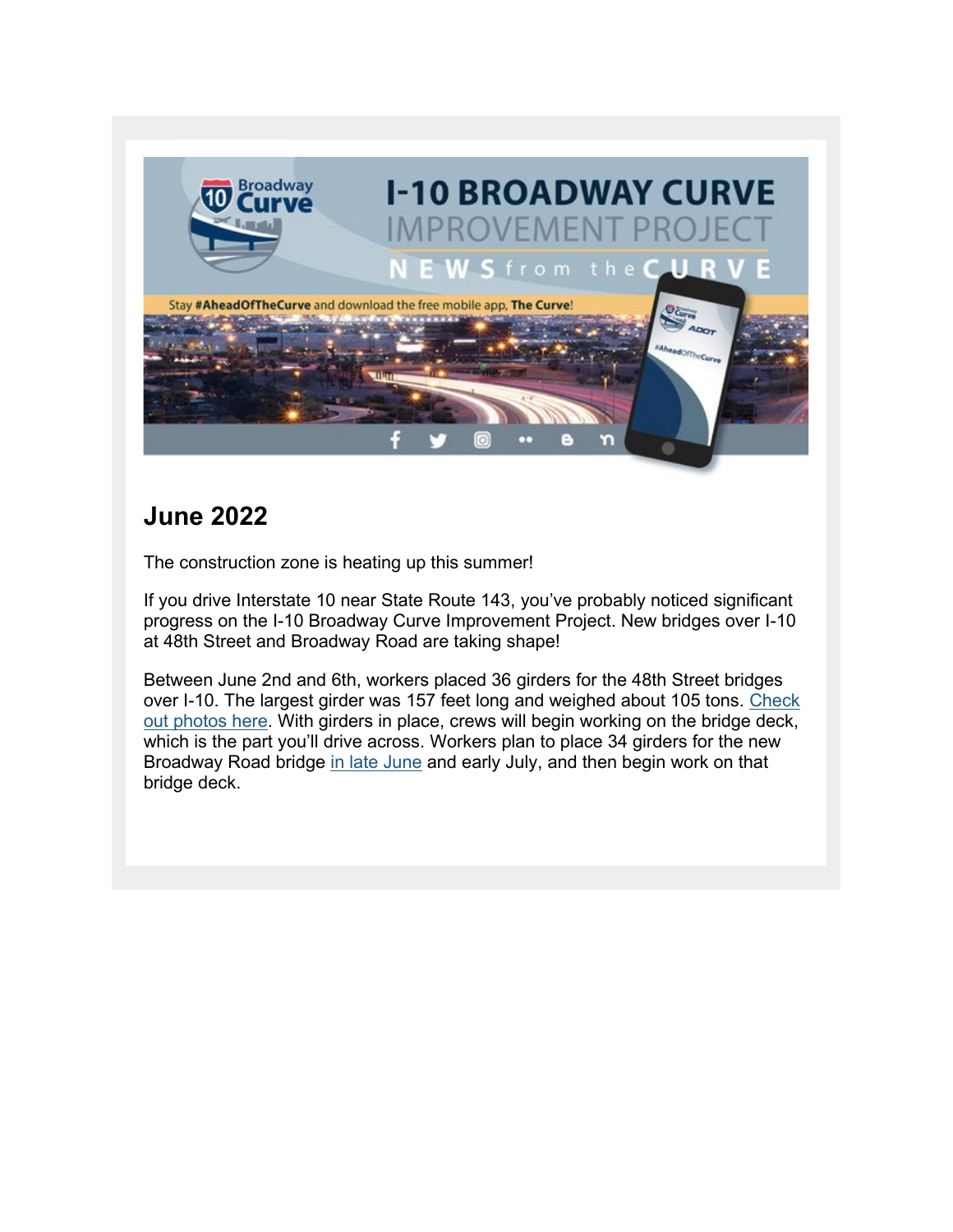

*Above: Crews place girders for the new 48th Street bridges over I-10. See more pictures of girders being placed and other construction activity [here.](https://lnks.gd/l/eyJhbGciOiJIUzI1NiJ9.eyJidWxsZXRpbl9saW5rX2lkIjoxMDIsInVyaSI6ImJwMjpjbGljayIsImJ1bGxldGluX2lkIjoiMjAyMjA2MjAuNTk2NDMyMDEiLCJ1cmwiOiJodHRwczovL3d3dy5mbGlja3IuY29tL3Bob3Rvcy9hcml6b25hZG90L2FsYnVtcy83MjE3NzcyMDI5ODIxMTMwOSJ9.TYuG-1-UhjFMymApg4G-tIUA3g6u5HX9ymzE86bd--w/s/980238369/br/133319006220-l)*

#### **PLAN FOR SUMMER ROAD CLOSURES**

Ongoing construction of the bridges at 48th Street and Broadway Road will require **full closures of the highway** nearly every weekend in June, July and August, except the



July 4th holiday weekend when no closures are planned. With numerous summer closures coming up, we encourage you to stay ahead of the curve by visiting the project [website](https://lnks.gd/l/eyJhbGciOiJIUzI1NiJ9.eyJidWxsZXRpbl9saW5rX2lkIjoxMDMsInVyaSI6ImJwMjpjbGljayIsImJ1bGxldGluX2lkIjoiMjAyMjA2MjAuNTk2NDMyMDEiLCJ1cmwiOiJodHRwczovL2kxMGJyb2Fkd2F5Y3VydmUuY29tL2FsZXJ0cy8ifQ.H9g8LNWPp8-2-7NTHJQvDEDyJjXVja-8D90BxXeSLSE/s/980238369/br/133319006220-l) or downloading our free mobile app, [The Curve.](https://lnks.gd/l/eyJhbGciOiJIUzI1NiJ9.eyJidWxsZXRpbl9saW5rX2lkIjoxMDQsInVyaSI6ImJwMjpjbGljayIsImJ1bGxldGluX2lkIjoiMjAyMjA2MjAuNTk2NDMyMDEiLCJ1cmwiOiJodHRwczovL2kxMGJyb2Fkd2F5Y3VydmUuY29tL21vYmlsZS1hcHBsaWNhdGlvbi1wcml2YWN5LXBvbGljeS8ifQ.H9PbGTMZkGSlZCxXG5N1YUUn4mBlulZSxdzvJBETkv8/s/980238369/br/133319006220-l) **The next full**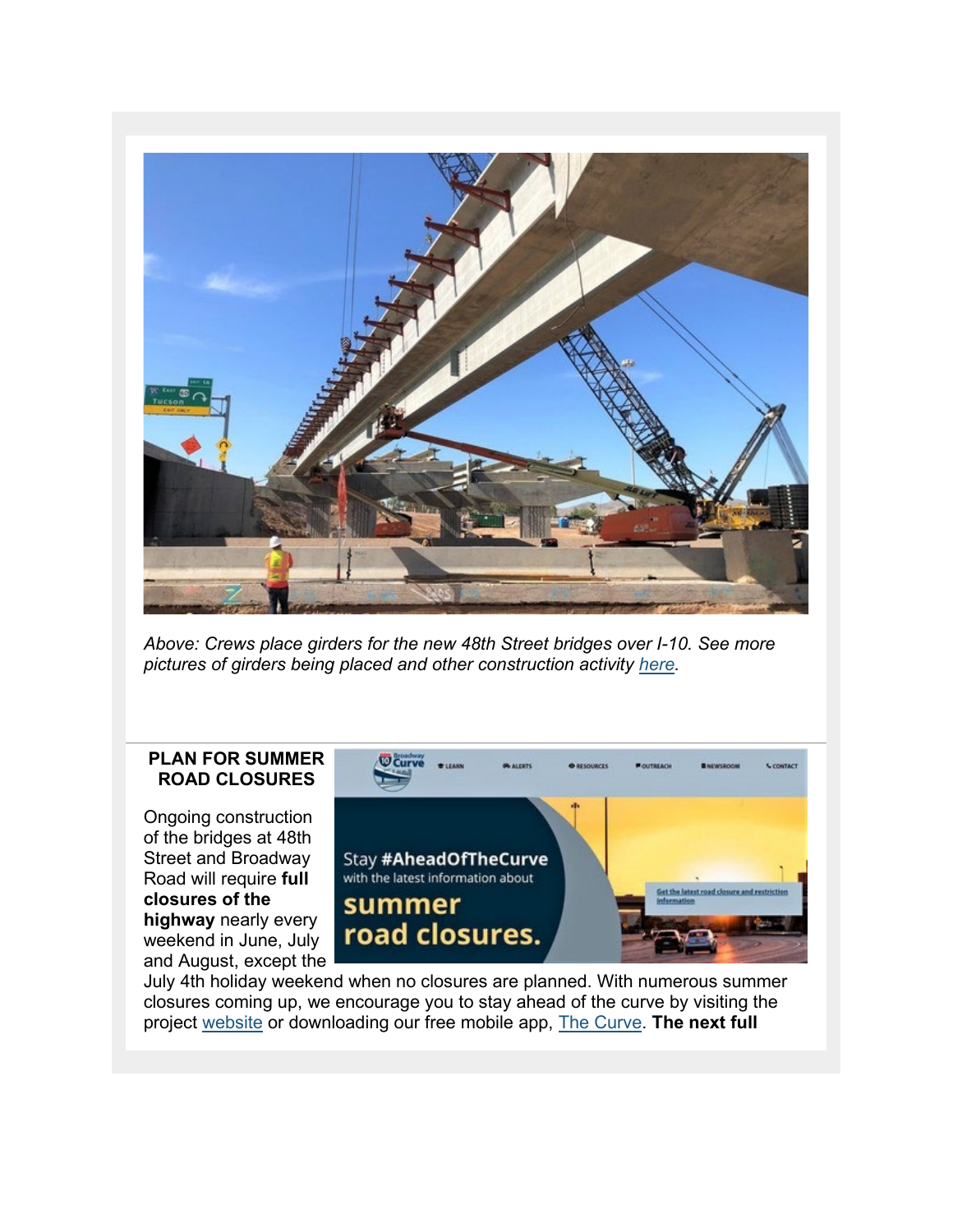**closure of eastbound I-10 is scheduled for Friday June 24, through Monday June 27.**

### **Other Project Updates**

Crews continue to make progress in other areas of the 11-mile work zone on I-10, as well as at US 60 and SR 143. For example:

- Crews finished removing the north face of the Guadalupe Road bridge on June 19. Now they can begin widening the bridge to improve the Sun Circle Trail connection for bicyclists, pedestrians and equestrians.
- Workers are drilling the foundation for the new Collector-Distributor road bridge over Southern Avenue.
- Crews began forming the abutments for the new bridge that will connect westbound US 60 to westbound I-10. The abutments are the upright structures on each end of a bridge.
- Workers erected the beams for the new bridge that will connect southbound SR 143 to southbound 48th Street.

*Below: Workers are drilling the shaft for the Collector-Distributor Road bridge over Southern Avenue.*

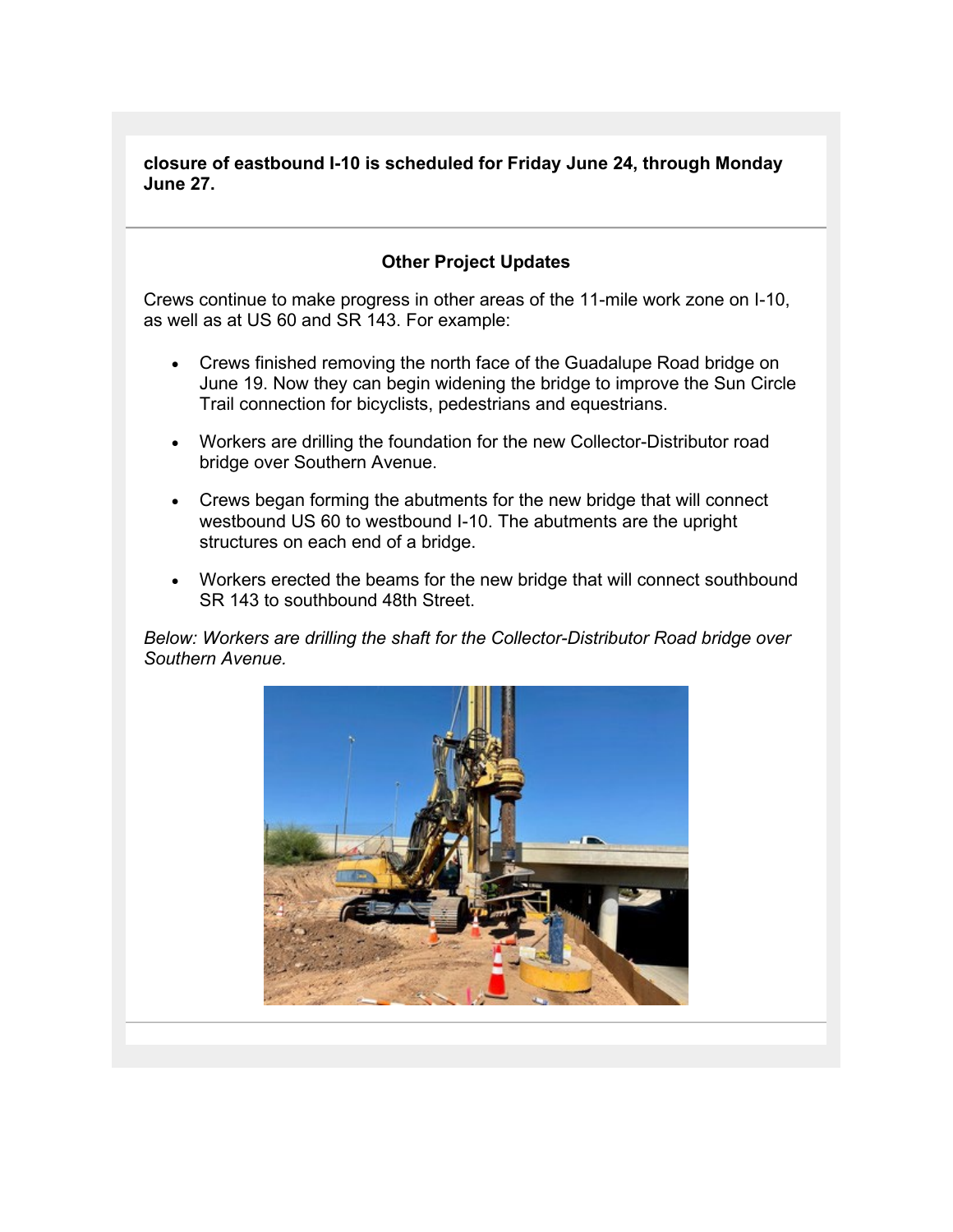

*Above: Work to remove the north face of the Guadalupe Road bridge over I-10 wrapped up Sunday, June 19. The bridge is being widened to improve the Sun Circle Trail connection.*

#### **New Visual Animation**

For an overview of project activities planned through this fall, check out the new project activities video on the [website.](https://lnks.gd/l/eyJhbGciOiJIUzI1NiJ9.eyJidWxsZXRpbl9saW5rX2lkIjoxMDUsInVyaSI6ImJwMjpjbGljayIsImJ1bGxldGluX2lkIjoiMjAyMjA2MjAuNTk2NDMyMDEiLCJ1cmwiOiJodHRwczovL2kxMGJyb2Fkd2F5Y3VydmUuY29tL3ZpZGVvcy8ifQ.2X9_1wzp0Y0NWoCUgwWVCjsfHEEaQM0Ae7j6uN46nxs/s/980238369/br/133319006220-l) This video is available in English and Spanish.



*At left: The newest project video provides an overview of what you can expect in the work zone through fall 2022.*

**Thank you for your patience during construction. We appreciate it!**

# **Stay #AheadOfTheCurve**

Construction is scheduled to continue through late 2024. Throughout this project, our goal is to minimize impacts as much as possible and provide timely, accurate